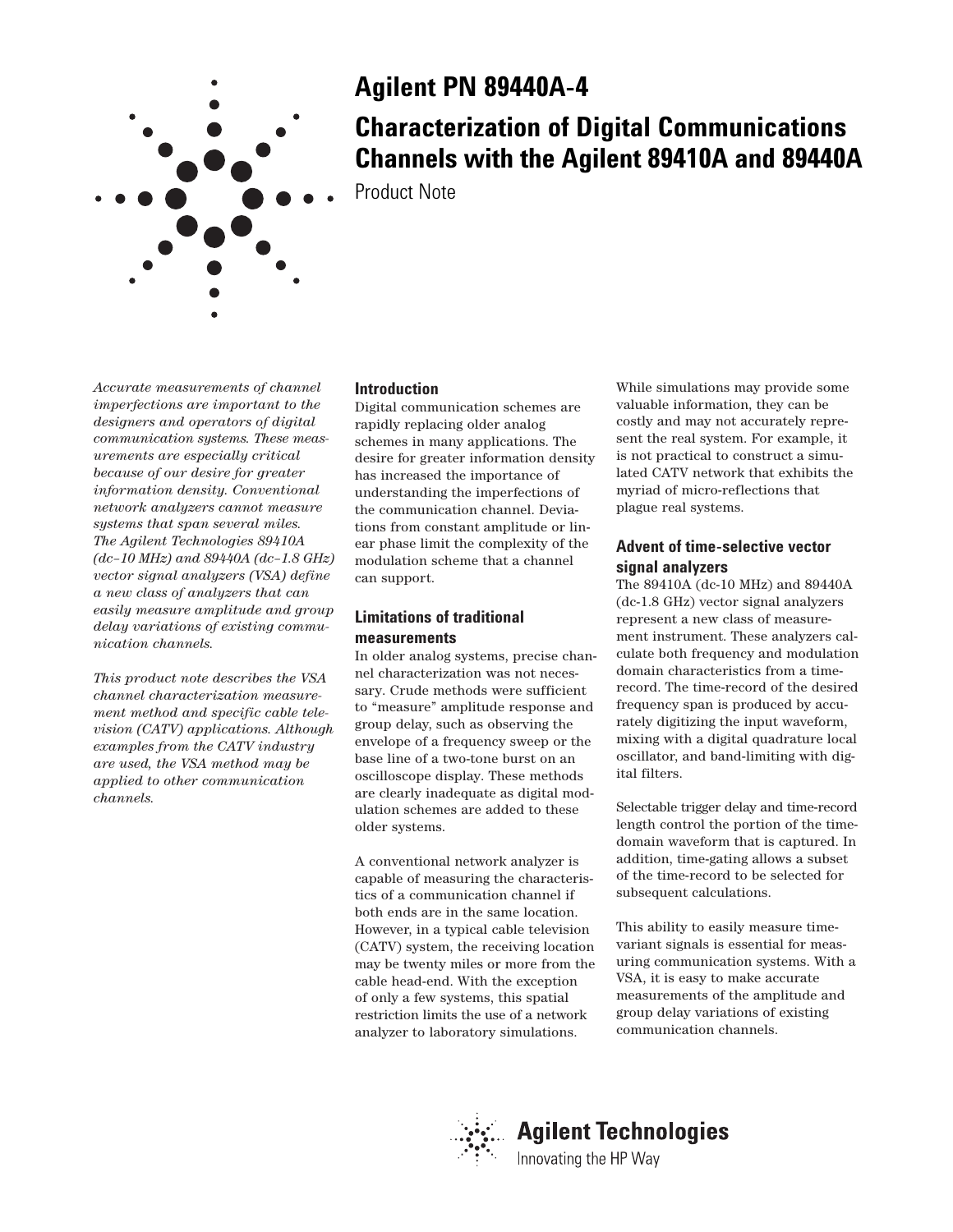## **Channel characterization with a VSA**

To understand channel characterization with a VSA, a baseband measurement is discussed first. Later, the technique is extended to RF.

#### **Baseband measurement**

Figure 1 shows a baseband measurement block diagram. A reference measurement of the test signal is taken without the network under test in the circuit. This measurement is made once, then stored in nonvolatile RAM or on disk. The subsequent measurements with the network under test will be normalized to this reference measurement.

The difficulty in measuring the network with a traditional network analyzer is that there is no common phase reference available at the ends of the network under test. The VSA overcomes this difficulty by using a test signal with known phase relationships among all its frequency components. The signal must also be frequency band-limited to avoid interference with adjacent channels. Although many signals, including a frequency chirp and a  $sin(x)/x$  pulse, have these attributes, the chirp is referred to in this paper because of its superior signal-to-noise ratio across the frequency band of interest.

The 89410A source is configured to send the test signal repetitively. The receiving 89410A is set to trigger on the test signal with negative trigger delay and a time-record length sufficient to capture the entire transmitted signal, as shown in Figure 2.

This captured time record is then converted to a vector spectrum in the frequency domain. The spectrum contains both amplitude and phase information for every frequency component of the test signal. Dividing this vector spectrum by the previously measured reference yields the transfer function of the network with an arbitrary delay term (phase ramp). The actual propagation delay cannot be measured with this technique; however, in most applications, the delay is irrelevant and only the deviation from linear phase is of interest. Amplitude and group delay variations across the frequency band are displayed as shown in Figure 3.

If necessary, improved signal to noise ratio is achieved by time averaging several measurements. Because the noise is not correlated with the repetitive test signal, the noise averages to zero over time.

The 89410A automates the entire process, from capturing the test signal to displaying the amplitude and group delay variations of the network under test.



**Figure 1. Baseband network characterization**



**Figure 2. Frequency chirp test signal**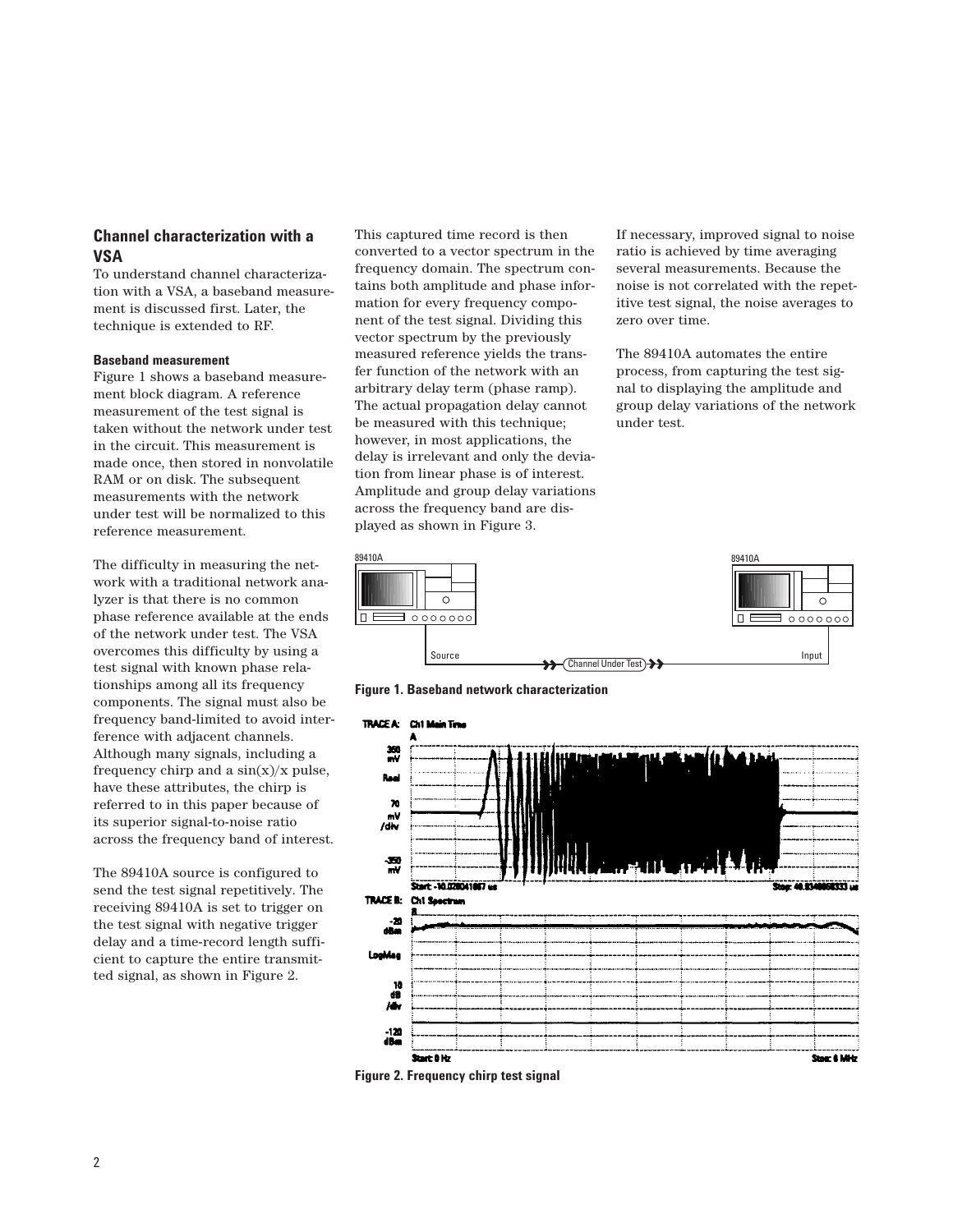## **RF Measurement**

The baseband measurement may be extended to RF by providing external modulation and demodulation. You can insert the test signal between other information on an active communication channel, then use the time-gating feature to easily select just the test signal for analysis.

Two examples of RF measurements on a CATV network are described next.

## *Example 1: 4.5-MHz Active NTSC CATV Channel*

Figure 4 shows the block diagram of a CATV channel characterization measurement.

With the 89410A, it is possible to characterize the 4.5-MHz video portion of any given NTSC channel on a CATV network, without taking the channel off the air. The test signal is inserted into a single video line in the vertical blanking interval, as shown in Figure 5.

The recently developed Philips Ghost Cancellation System uses a reference chirp on line 19 that may be used as the test signal for this measurement, simplifying the block diagram.

## *Example 2: 6-MHz digital CATV channel*

To characterize the full 6-MHz bandwidth of a CATV channel, the modulator and demodulator must have a 6-MHz bandwidth and the channel must not be occupied. This measurement is discussed in more detail in a paper entitled "CATV Channel Characterization for Digital Data Transmission Applications" by Dehart et. al., presented at the National

Cable Television Association (NCTA) convention in June 1993.

### **Direct RF Measurements**

The 89440A 1.8-GHz vector signal analyzer allows you to directly measure the RF-channel characteristics within its 7-MHz information bandwidth without using external modulation and demodulation. An Instrument BASIC program is required to remove the phase of the RF downconverter.



**Figure 3. Network characteristics**



**Figure 4. Measuring an active NTSC channel**